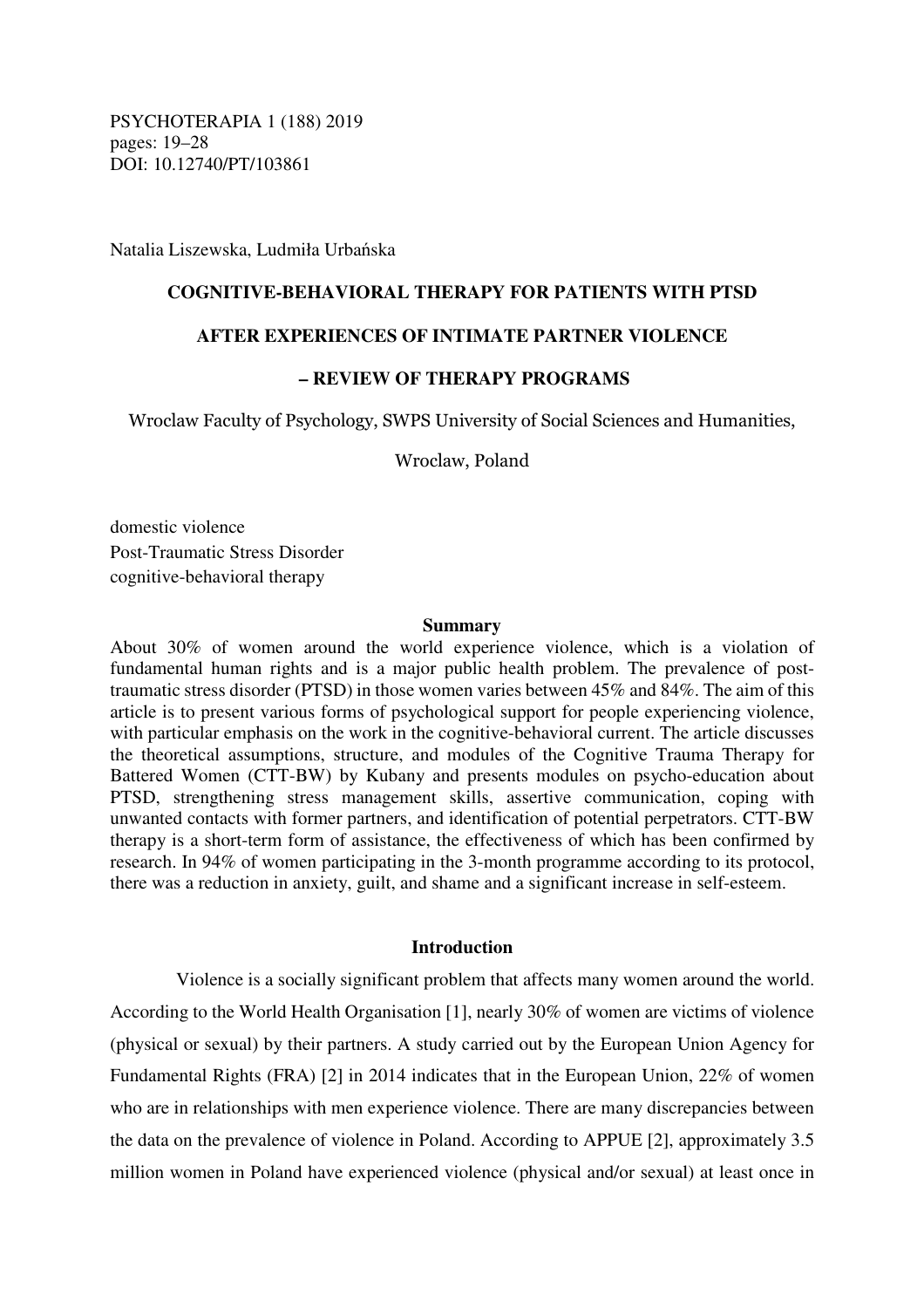their lives. At the same time, according to the report of the Police Headquarters [3] covering the activities of the "Blue Card" procedure in 2015, there were 69,376 women suspected of being subjected to violence. These data indirectly confirm that many women do not admit to experiencing violence, which means that they are not supported by professionals.

There are many expressions of violence suffered by women. Its understanding in this article is most fully reflected by the term "intimate partner violence". It usually refers to male violence [4] and is defined as intimate behavior leading to potential or actual physical, emotional, sexual, or economic abuse [1].

Experiencing violence by the partner has many negative health consequences. Among them are injuries, sleep problems, affective disorders, anxiety, and suicidal behavior [5, 6]. Studies show that women experiencing violence are more often diagnosed with post-traumatic stress disorders (PTSD) than women in the general population. The prevalence of PTSD in this group varies between 45% and 84% [7].

## **Experiencing violence, post-traumatic stress syndrome and the feeling of guilt**

Post-traumatic stress syndrome is a psychiatric disorder diagnosed in people who have experienced strongly traumatic events and have developed a specific pattern of thinking, feeling, and behavior as a result of these experiences. The most characteristic symptoms of post-traumatic stress disorder include, among others, repeated reliving of traumatic events, taking steps to avoid trauma-related stimuli, excessive stimulation, negative mood changes, and negative changes in the cognitive sphere [8]. Importantly, in DSM-IV of 1992, PTSD was classified as an anxiety disorder, whereas in DSM-V of 2013, it was included in the chapter on trauma and stress disorders. The diagnostic criteria for PTSD have been extended to include an established and distorted way of thinking about the causes or consequences of the traumatic event, leading to blaming oneself or others and a constant sense of guilt [8].

The inclusion of the above-mentioned symptoms in the clinical picture of post-traumatic stress disorder was the result of psychological studies conducted over many years. Kubany and co-workers have shown that guilt is a common problem in physically or sexually harmed women with PTSD. In a study carried out in the 1990s [9] among participants of a support group for maltreated women, it was noted that 49% of them experience moderate or high levels of guilt associated with the violence used against them. In the process of validation of the Trauma Related Guilt Inventory (TRGI) tool used to measure feelings of guilt, led by Kubany and colleagues in the first decade of the 21st century [10], it was noted that 75% of women experience moderate or high levels of guilt after experiencing violence. They developed [9] a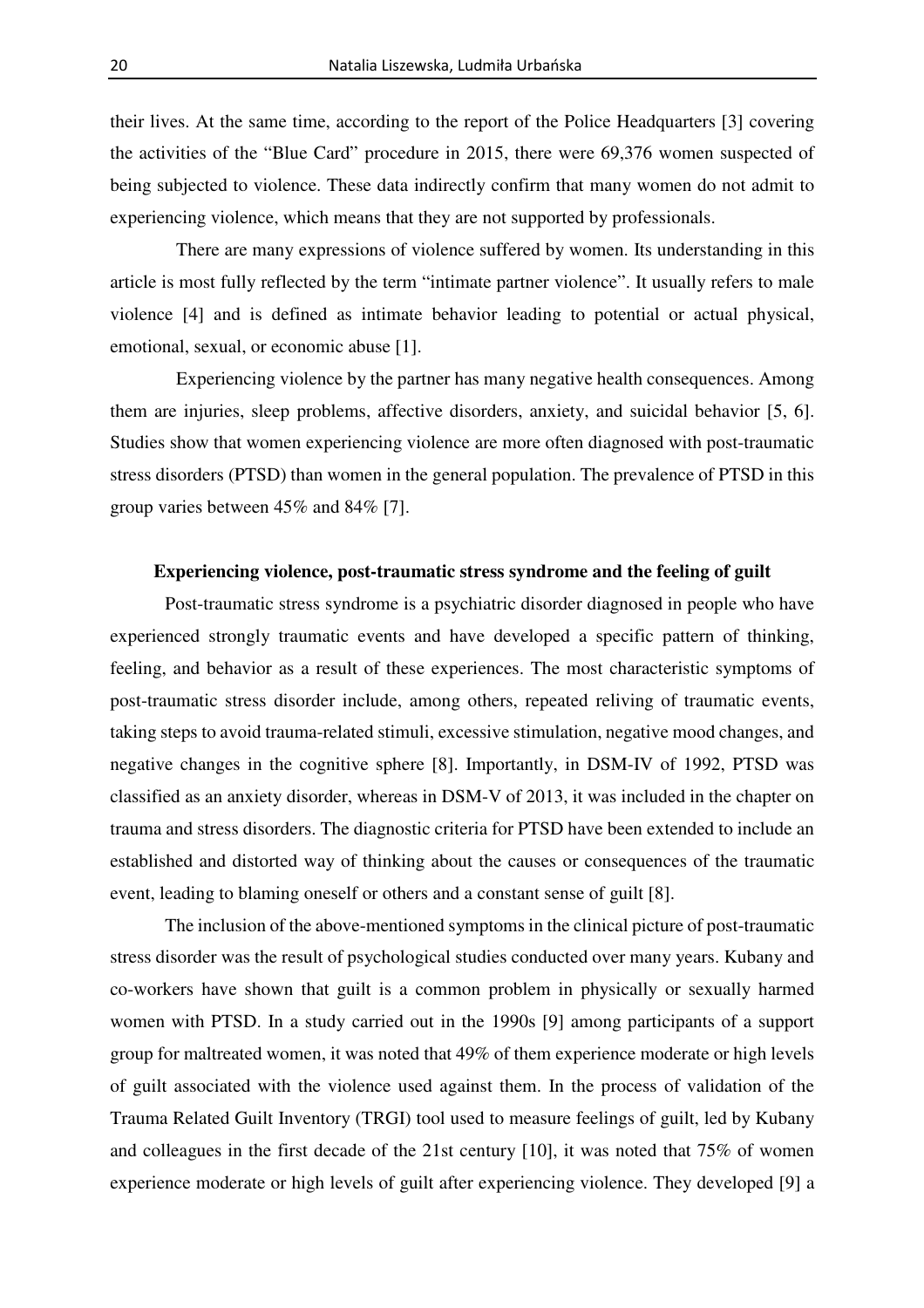multidimensional guilt construct consisting of the emotional and the cognitive component. According to their assumptions, emotional guilt is associated with mental suffering. According to them, traumatic memories (*e.g*. prolonged experience of violence) are a source of distress and emotional pain due to their encoding in the language. Linguistic phrases related to guilt such as "something is wrong with me", "I am stupid" or "I am a bad mother" function as a conditioned stimulus with memories, images, and thoughts [10].

The cognitive sense of guilt, on the other hand, is a component of dysfunctional beliefs, namely "wisdom after harm" (the certainty, after having experienced the negative event, that before it occurred, there was sufficient knowledge and resources to prevent it), sense of responsibility for negative events and lack of justification for one's own behavior (lack of action), and, consequently, sense of responsibility for the negative event and violation of values, and finally condemnation of one's own actions [11].

Popiel [12] drew attention to several cognitive distortions typical of guilt in women with PTSD experiencing violence, distinguished by Kubany, such as [11]: emotional justification, minimization/exaggeration, and selective attention. Emotional justification is the belief that feeling an emotion while thinking about something proves the truth of this thought. Minimization/exaggeration refers here to underestimating the benefits of the actions taken during the traumatic event and overestimating the role of small clues and intuitions about the possibility of other behavior during the event. Selective attention, in turn, is to focus only on the possible positive effects of actions that could have been taken during the traumatic event and that were not taken [12].

Kubany and Watson [7], while reviewing the literature, stated that the feeling of guilt felt by women experiencing violence may be related to *e.g*. a failed marriage, the effects of violence against children, or making decisions about the duration of the relationship or termination of the relationship [7]. In addition, feelings of guilt associated with traumatic memories (in this case experiencing violence) can lead to the suppression of these memories, which in turn hinders the process of spontaneous healing or natural extinction as a result of sufficiently long exposure [13]. In response to the symptoms of PTSD and frequent changes in the cognitive system due to guilt in people who have experienced violence, Kubany and his team developed a cognitive behavioral therapy program for people with PTSD following the experience of violence, Cognitive Trauma Therapy – Battered Women; CTT-BW.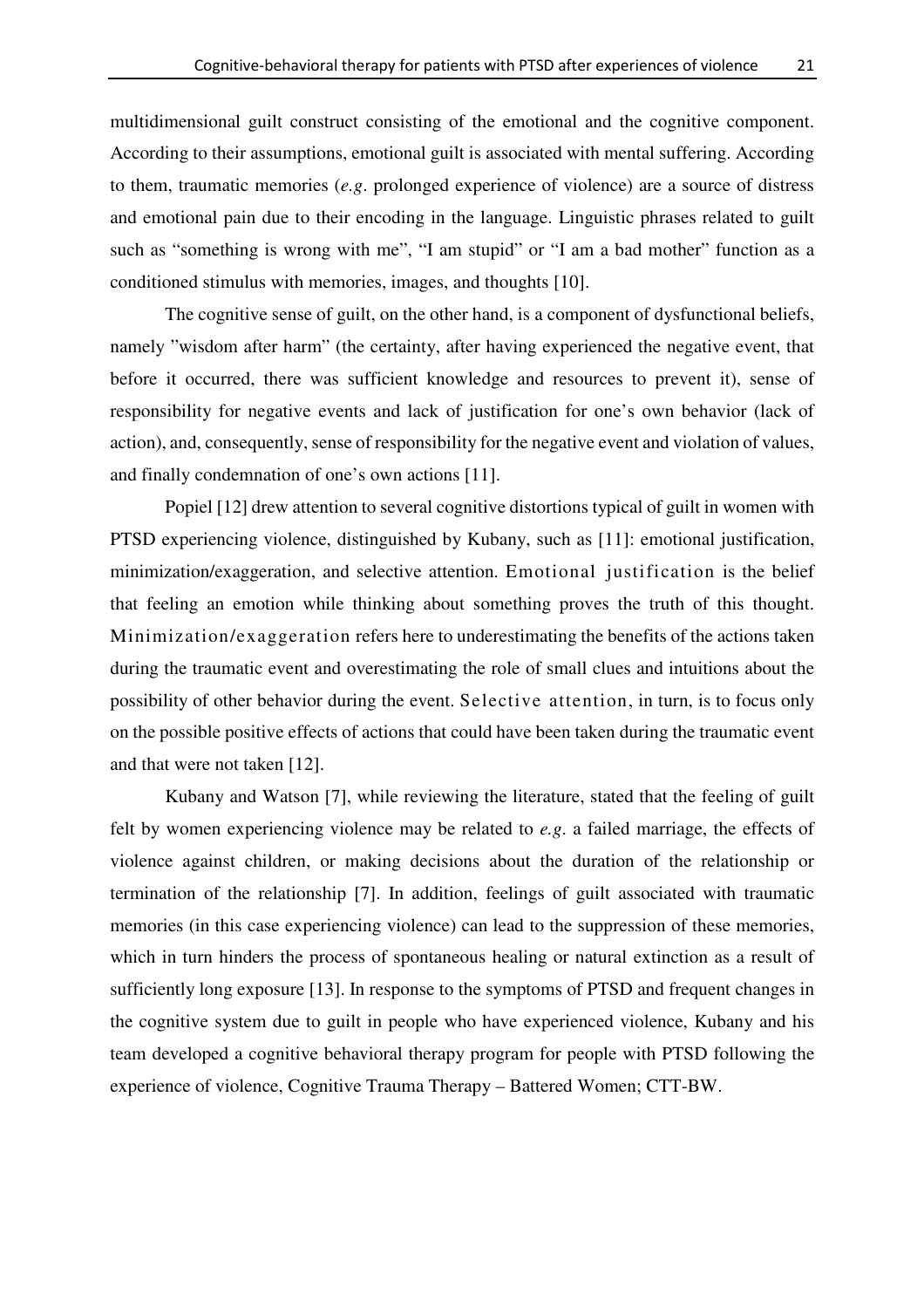# **The CTT-BW model and other forms of psychological support in the cognitivebehavioral trend for women experiencing violence**

So far, many programs of psychological support for women experiencing violence have been described in international literature. These programs differ in terms of, among other things, the duration of the assistance; its intervention or therapeutic nature, the place of its implementation; the nature of the relationship between the perpetrator and the person experiencing violence, *e.g*. remaining in or leaving the relationship with the perpetrator [14]. There are therapeutic programs in the form of individual sessions, group meetings [15], couple therapy [16], or multi-family therapy [17].

Not all forms of therapy dedicated to people experiencing violence, implemented in different therapeutic approaches, include actions aimed at reducing symptoms of PTSD, which is a key aspect of this article. Based on the data presented in the meta-analysis of the results of effective PTSD therapies [18] and the conclusions presented in the review [19] of randomized controlled clinical trials on the efficacy of therapy for people with PTSD disorders, it has been demonstrated that first choice therapies should be cognitive behavioral therapy or Eye Movement Desensitization and Reprocessing (EMDR) therapy. Due to the lack of randomized control studies, there is not enough evidence for the effectiveness of psychodynamic therapy, systemic therapy, body-targeted therapy, or hypnotherapy [18].

In this article, a detailed analysis of the Cognitive Trauma Therapy Program for Battered Women with PTSD (CTT-BW) – in comparison to other therapeutic programs based on the assumptions of cognitive-behavioral psychotherapy – will be carried out. The effectiveness of the CTT-BW therapy program was confirmed by randomized studies conducted in a group of 125 women by the author of the program – Kubany and his colleagues in 2004 [10]. The study showed that 91% of women participating in the 3-month program according to its protocol no longer met the diagnostic criteria for PTSD. In addition, a reduction in anxiety, guilt, and shame was observed, as well as a significant increase in self-esteem [10]. Similar results in the significant reduction of PTSD, depression, and post-treatment anxiety were shown in replication studies in 2016 by Beck et al. [20] and in a study verifying the effectiveness of therapy also in the neurological aspect with the use of fMRI methods [21].

The CTT-BW program is based on methods of cognitive behavioral therapy in the field of belief restructuring with particular emphasis on guilt. It also includes exposure techniques recommended for work with PTSD, assertiveness training, and relaxation methods. The HOPE (Helping to Overcome PTSD Through Empowerment) program is an important therapeutic model dedicated to people experiencing violence, also in the cognitive-behavioral therapy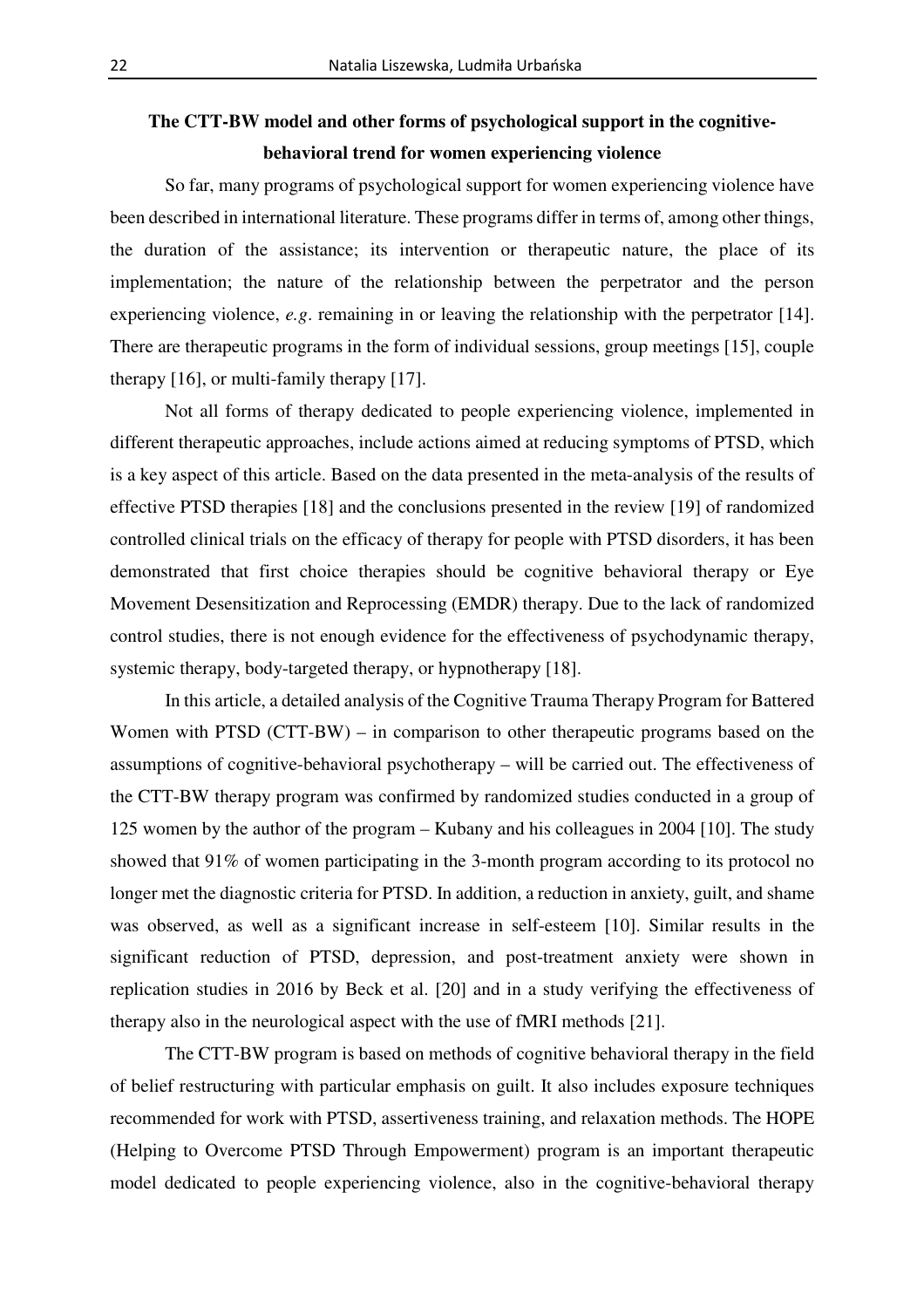current [22]. However, it focuses mainly on providing security, support, and emotional stability for both women and their children in shelters for people experiencing violence. The CTT-BW program, on the other hand, is being implemented for women who are no longer in a violent relationship and the last act of violence was at least one month before the start of the therapy. The HOPE program, like the CTT-BW, uses techniques of cognitive restructuring and behavioral control. Unlike the CTT-BW, work in the PTSD area is carried out through psychoeducation, relaxation, but no exposure techniques are used. This is justified by the difficult circumstances faced by people in the shelter who have experienced violence in the recent past and are at risk of returning to the perpetrator [22].

Narrative exposure therapy (NET) is an evidence-based short-term treatment to reduce the symptoms resulting from traumatic experiences [23]. NET is based on cognitive behavioral therapy but differs from other exposure-based PTSD therapies, such as the Foa program [24] or CTT-BW, as it focuses on a series of traumatic events rather than a single event. Another aspect that distinguishes this method is that it takes into account all good and enhancing events and experiences of emotional resources in a woman's life, which perfectly reflect the multifaceted, complex and chronic nature of intimate partner violence (IPV)-based relationships [25]. A particularly important aspect of NET therapy is the fact that its effectiveness has been demonstrated in a group of women who were in a relationship with a violent person during the therapy [25]. This is an important response to a situation that professionals often confront when working with people who experience violence. As NET researchers stress, therapeutic interventions in the context of ongoing domestic violence can reduce the amount of violence and increase the motivation of women to seek further help.

An important approach in working with people with PTSD disorders is EMDR therapy. Studies have shown its effectiveness in reducing the symptoms of PTSD in people experiencing violence [26], as well as people after sexual assault [27]. This therapy is included in the socalled third wave of cognitive-behavioral therapy. Studies have shown a significant decrease in the symptoms of PTSD due to the EMDR method in people experiencing violence. However, there are currently no reports of a comprehensive EMDR therapy program dedicated to people experiencing violence, including additional aspects related to violence, *e.g*. the contact with partners or feelings of guilt beyond the symptoms of PTSD.

Dialectical Behavior Therapy for Women Victims of Domestic Abuse is a 12-session program focusing on emotional problems resulting from experiencing violence [28]. In this model, group therapy is carried out. A particularly important aspect is to learn how to regulate emotions, train interpersonal skills, and mindfulness methods. The protocol was created on the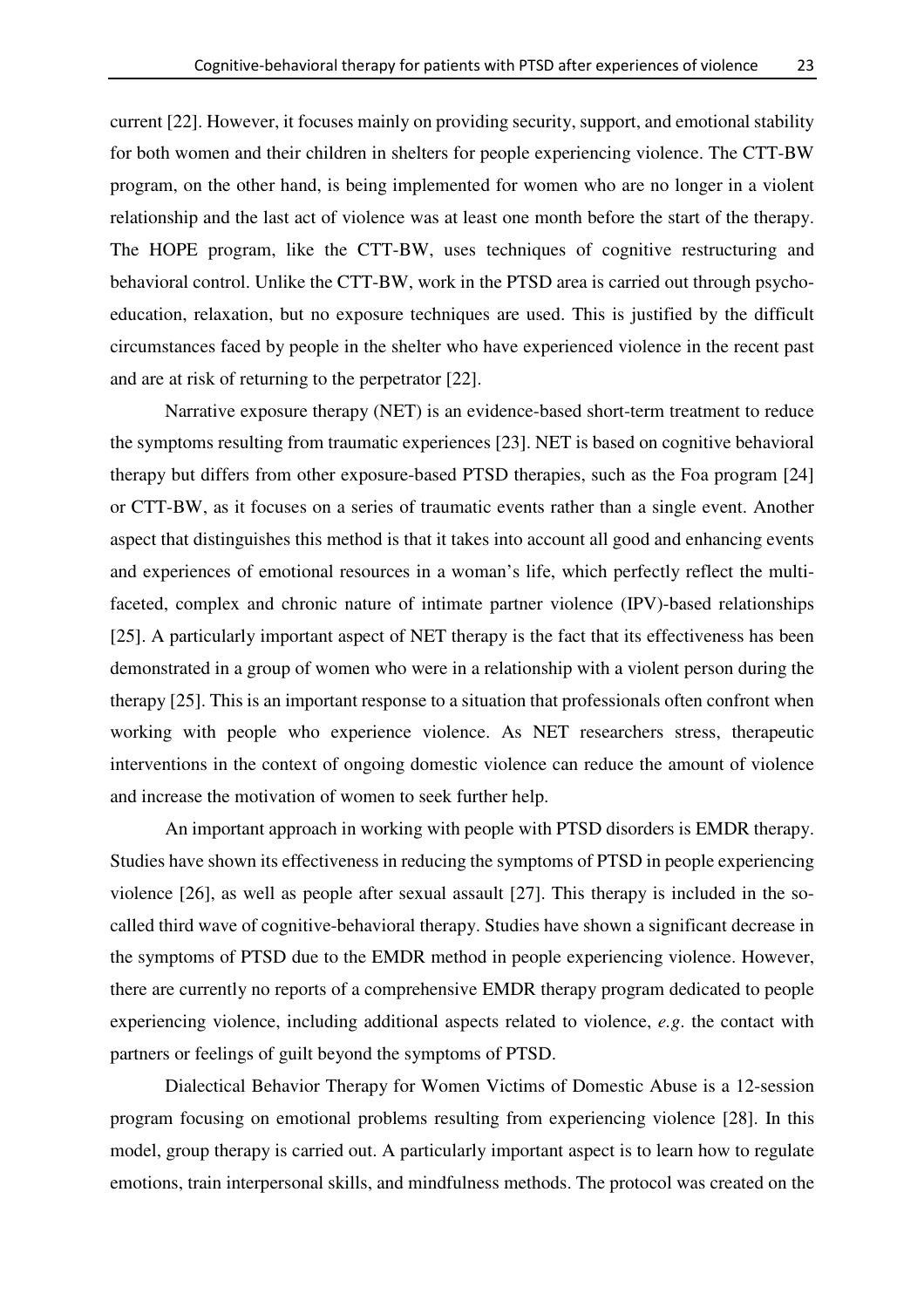basis of Marshy Linehan's therapy program for people with borderline personality disorders. Indirectly, it takes into account the specific working methods that reduce the symptoms of PTSD. This model has undergone the least amount of empirical verification.

Another example of assistance for women experiencing violence is crisis intervention and preventive crisis intervention programs. The IPS (Interpersonal Problem Solving Model) uses *e.g*. cognitive-behavioral techniques such as cognitive restructuring and behavioral control [29]. In a crisis situation, the emotional aspect dominates over the cognitive aspect, therefore, before the application of the IPS program, it is suggested to prepare a given person for the possibility of a possible crisis and to teach them how to cope with it [29], or even to create entire educational and intervention programs [30].

## **Cognitive Trauma Therapy for Battered Women with PTSD (CTT-BW)**

Cognitive Trauma Therapy for Battered Women with PTSD – CTT-BW is carried out according to Kubany's protocol [7] and consists of three modules: (a) psycho-education for post-traumatic stress disorder, (b) strengthening the ability to cope with stress (including relaxation training), and (c) talking about trauma. In addition, the CTT-BW shall include specific procedures: (a) assessment and correction of irrational guilt beliefs and (b) reduction of self-incrimination and shame. In addition, the CTT-BW uses modules on issues that may complicate the healing process. They focus on self-manifesting/increasing one's own abilities and include (a) psycho-education in the area of cognitive and behavioral strategies, (b) developing assertive communication skills, (c) dealing with unwanted contacts with former partners, and (d) ways to identify potential perpetrators and avoid revictimization [7].

In the authors' research, the CTT-BW protocol was applied to women who (a) had not been in contact with the perpetrator of the violence for at least 30 days and had no intention to return to the perpetrator, (b) had not been persecuted or experienced physical or sexual violence for at least 30 days, (c) met the diagnostic criteria for PTSD resulting from partner abuse, (d) had moderate feelings of guilt linked to abuse (as measured by the TRGI questionnaire), (e) did not abuse alcohol or drugs at the time of the trial, (f) did not suffer from schizophrenia or bipolar disorder.

Women participating in the study were not obliged to stop using other therapeutic services, *e.g.* support groups or prescribed drugs [10].

Cognitive Trauma Therapy for Battered Women [7] is conducted in the form of individual meetings. The protocol consists of 8 to 11 sessions, with the majority of female clients being offered two sessions per week lasting 90 minutes each [7].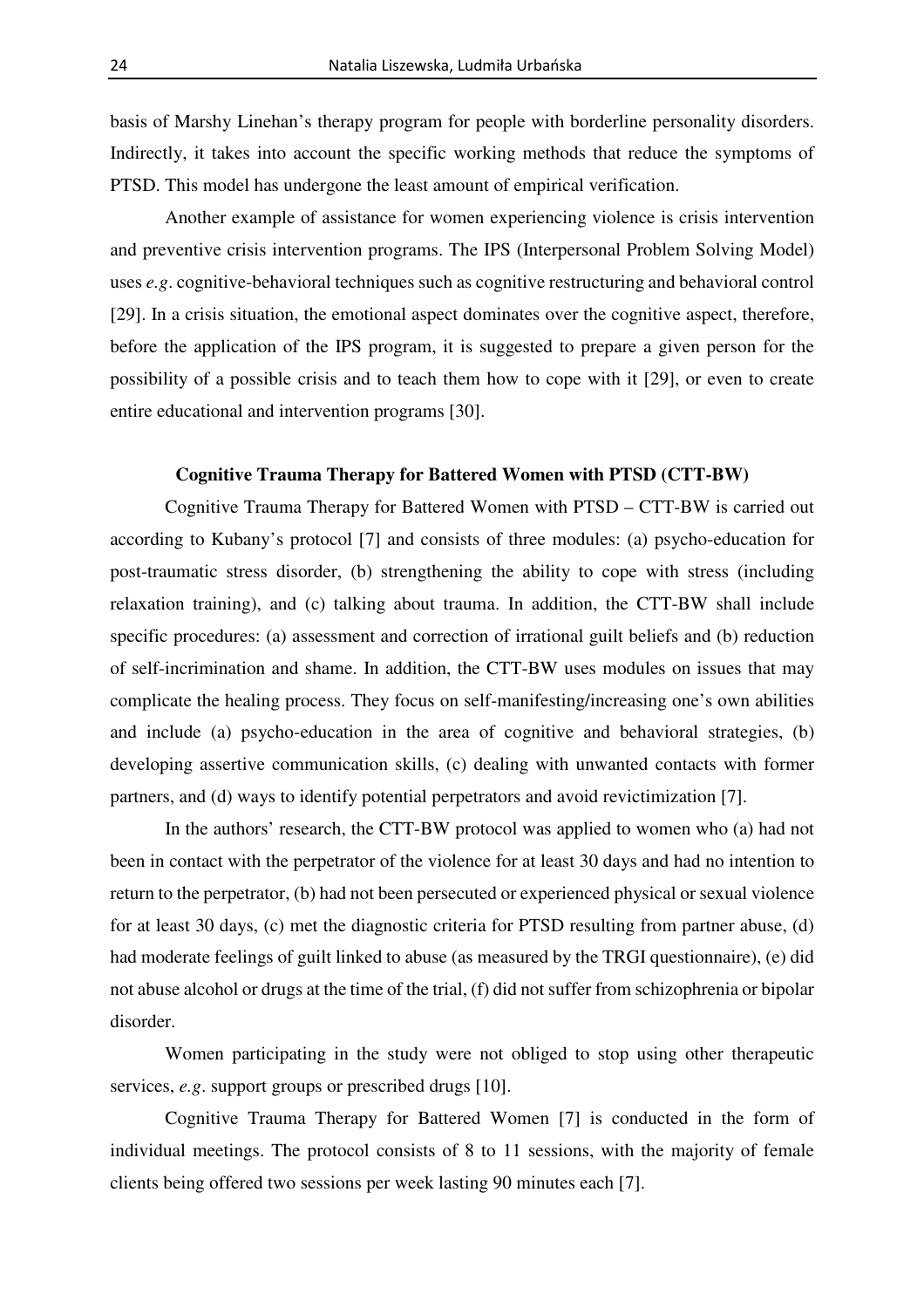The most important goal of the first session of the CTT-BW is to start the process of establishing a safe therapeutic relationship. The therapist conducts an interview with the client about the history of abuse by her partner and asks her about other important traumatic experiences. She is also familiarized with the theory and structure of Cognitive Trauma Therapy for Battered Women [7].

The aim of the next three sessions of the CTT-BW is to detail the history of the client's traumatic experiences (if this has not happened during the first session). The therapist also conducts psycho-education on post-traumatic stress disorder, and then tasks homework based on exposure (*e.g*. looking at photos and imagining the partner, watching films about domestic violence). The therapist also devotes time to justify the rightness of using this homework [7].

An important goal of the second to fourth session is psycho-education about learned helplessness. The therapist strengthens the solution-oriented attitude of the client as opposed to the obstacle-oriented attitude, conducts psycho-education on the strategy of coping with stress, and conducts progressive muscles relaxation according to Jacobson [7].

Another aim of these therapy sessions is to do cognitive work in the area of negative beliefs about oneself. The therapist discusses the mechanism of talking to oneself in a negative way and sets homework tasks for monitoring the content that appears during the internal monologue [7].

The next two to four sessions are devoted to Cognitive Therapy for Trauma-Related Guilt (CT-TRG). At the beginning of their work, the therapist conducts psycho-education on cognitive deformities resulting from trauma, then assesses with the client the rationality of her beliefs, and considers alternative explanations. The client is treated not only for the guilt associated with experiencing violence but also for the guilt associated with other traumas of the client [7].

Sessions 8-11 are devoted by the therapist to assertiveness training. The therapist actively cooperates with the client in differentiating between assertive and aggressive speech and discusses with her strategies for assertive coping in response to verbal hostility and reactions to unwanted telephone calls or direct contact with a former partner. They also discuss the subject of identification of potential perpetrators [7].

The last area of therapeutic work is psycho-education in the area of self-expression strategies (*e.g*. making the realization of one's own needs a priority, defending one's rights, or not tolerating disrespect) [7].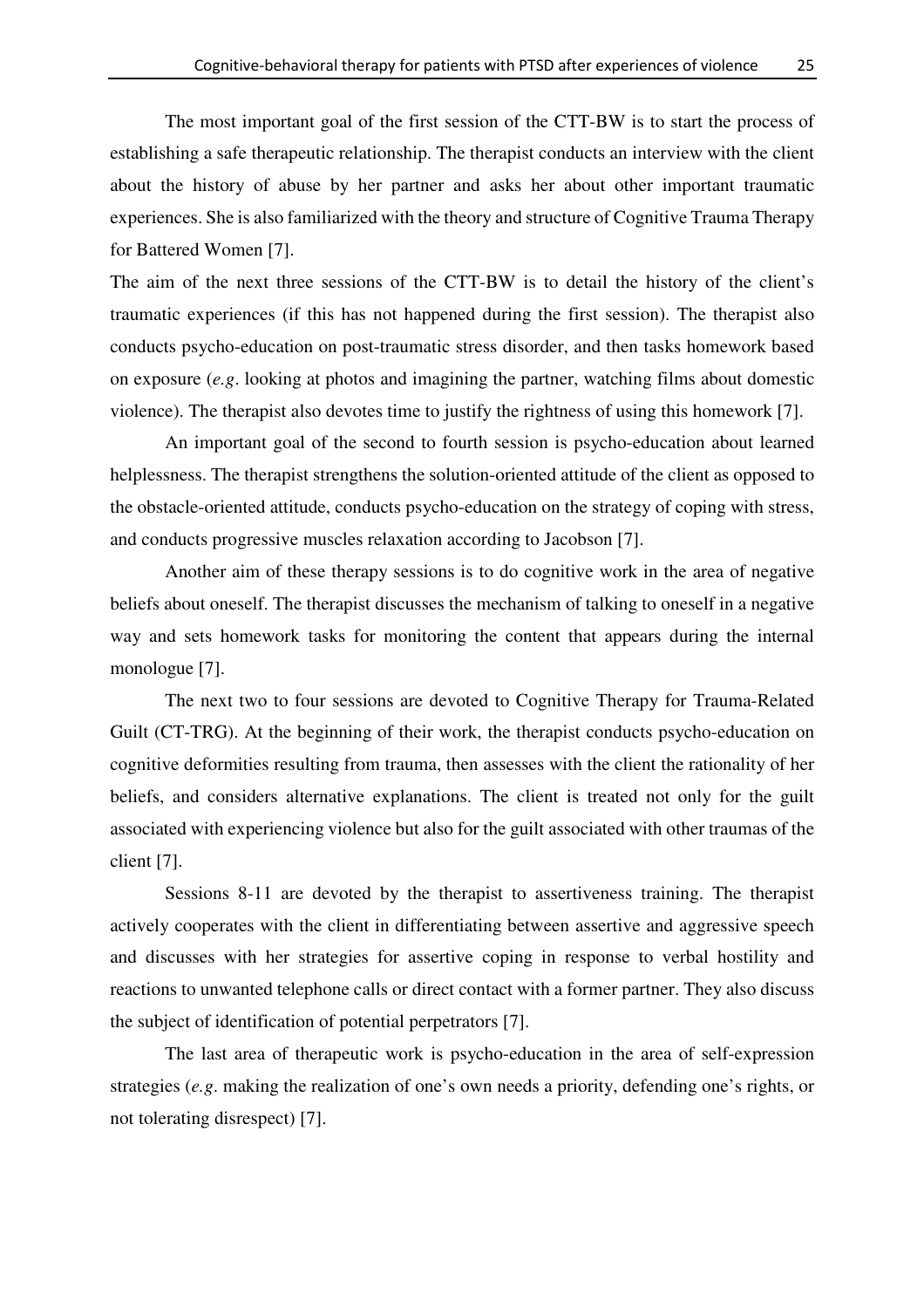#### **Summary**

There are many forms of psychological support for women experiencing violence. One of them is Cognitive Trauma Therapy for Battered Women (CTT-BW). The proposed protocol of this therapy is inspired by PTSD therapy based on prolonged exposure according to Edna Foa [24]. It also includes an extensive model of cognitive work on guilt (referring to recent changes in the diagnostic criteria of PTSD placed in DSM-5). In addition, the CTT-BW therapy protocol contains strategies for coping with stress and draws attention to the aspect of the relations with the perpetrator after the end of violence, as well as to self-expression strategies.

CTT-BW therapy, rich in many cognitive and behavioral issues, can, therefore, be considered as a comprehensive support program for women who have experienced violence. Its effectiveness has been confirmed by randomized studies. In addition to its complexity and effectiveness, the CTT-BW also has the advantage that it is short-term. Its duration of 8-11 sessions, 90 minutes each, may be beneficial for clients expecting rapid results from therapy (which appear on condition that they are involved in the work on themselves and motivated to go through the entire support program), although it may be a considerable challenge for the therapist to carry out a therapy in such a short time, which is supposed to lead to permanent changes in the client's cognitive system.

Analyzing previous reports from research verifying the effectiveness of the CTT-BW therapy program, it is worth pointing out the challenges and potential limitations of the model that the therapists and researchers are facing. As Beck and others [20] note, it is not certain whether the CTT-BW program would be effective in the case of men experiencing partner violence. The CTT-BW therapy was empirically verified in a group of women after experiences of violence. When analyzing the therapy program, it can be assumed that some components of the program would be universal regardless of gender, *e.g*. psycho-education and work in the area of PTSD symptoms, assertive communication, and work techniques, *i.e*. cognitive restructuring, relaxation. The cognitive content analyzed in this work, *e.g*. concerning guilt and the use of help by men, would be most worth deliberating, due to the cultural nature of beliefs perpetuating certain patterns of women and men as a person experiencing violence or as a parent.

So far, measurements of therapy effectiveness have been carried out in a relatively short period of time from the end of therapy - from 3 to 6 months. In subsequent studies, it would be worthwhile to verify the results after a longer period of time. Moreover, the current effectiveness of therapy has been tested in academic centers, and it would be interesting to carry out another study in aid institutions [20].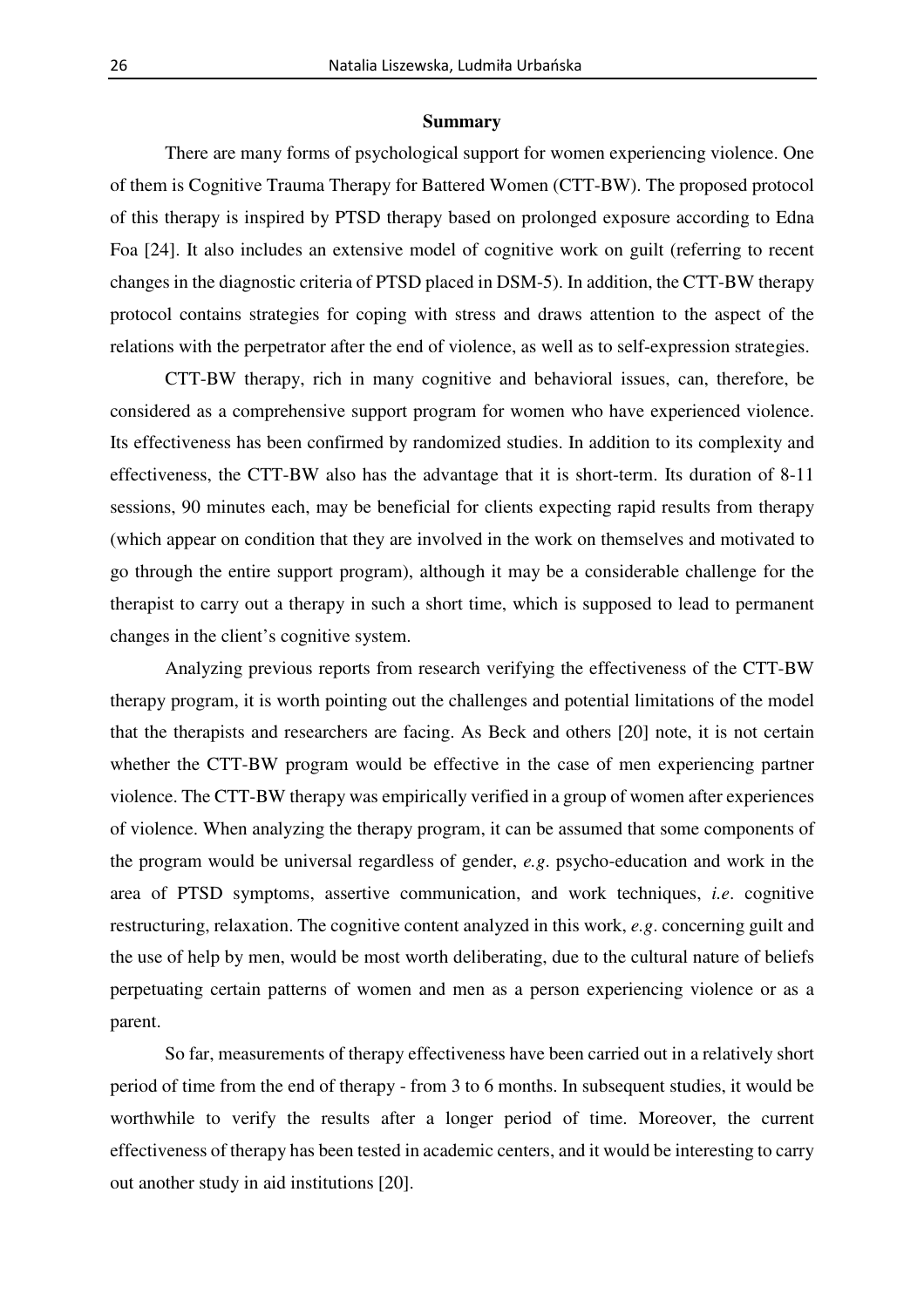Despite the above limitations, it is worth stressing that the CTT-BW program is a recommendable, evidence-based treatment program for women after experiences of violence, with symptoms of PTSD. This program could also be used in Poland, which corresponds to the intention of its authors that the model should be applicable in different systems of assistance and in different cultural contexts. Certainly, it would be worthwhile to undertake research, training and publication activities in Poland. It should be emphasized that the therapy protocol can be implemented by people working in aid institutions without specialist, long-term psychotherapeutic training, which may potentially be associated with reaching a greater number of people in need of support [10].

#### **References**

- 1. Global and regional estimates of violence against women: Prevalence and health effects of intimate partner violence and non-partner sexual violence. Geneva: WHO. 2013.
- 2. Violence against women: Study at the European Union level The results of the study at a glance. European Union Agency for Fundamental Rights (FRA), Vienna 2014.
- 3. Information on the implementation by the Police organizational units in 2015 of the "Blue Card" procedure and initiatives taken in the field of counteracting domestic violence. Prevention and Traffic Office of the Police Headquarters. 2015.
- 4. Soldevilla J, Feixas G, Varlotta N, Cirici R. Characteristics of the construct systems of women victims of intimate partner violence. J. Constr. Psychol. 2014; 27(2): 105–119. doi: 10.1080/10720537.2014.879521.
- 5. Devries K, Mark J, Bacchus L, Child J, Falder G, Petzold M et al. Intimate partner violence and incident depressive symptoms and suicide attempts: A systematic review of longitudinal studies. PLoS. Med. 2013; 10(5): e1001439. doi: 10.1371/journal.pmed.1001439.
- 6. Koziol-McLain J, Vandal A, Nada-Raja S, Wilson D, Glass N, Eden K et al. A web-based intervention for abused women: the New Zealand safe randomized controlled trial protocol. BMC Public Health. 2015; 15: 1- 8. doi: 10.1186/s12889-015-1395-0.
- 7. Kubany E, Watson S. Cognitive trauma therapy for formerly battered women with PTSD: Conceptual bases and treatment outlines. Cogn. Behav. Pract. 2002; 9(2): 111−127. doi: 10.1016/S1077-7229(02)80005-0.
- 8. Morrison J. DSM-5 bez tajemnic. Praktyczny przewodnik dla klinicystów. Kraków: Wydawnictwo Uniwersytetu Jagiellońskiego; 2016.
- 9. Kubany E, Haynes S, Abueg F, Brennan J, Manke F, Stahura C. Development and validation of the Trauma– Related Guilt Inventory (TRGI). Psychol. Assessment. 1996; 8(4): 428–444. doi: 10.1037/1040-3590.8.4.428.
- 10. Kubany ES, Hill EE, Owens JA, Iannce-Spencer C, McCaig MA, Tremayne KJ. Cognitive trauma therapy for battered women with PTSD (CTT-BW). J. Consult. Clin. Psychol. 2004; 72: 3–18.
- 11. Kubany ES. The Trauma Related Guilt Inventory (TRGI). Assessing and treating PTSD manual. Los Angeles: Western Psychological Services; 2004.
- 12. Popiel A. Terapia poznawcza poczucia winy związanego z traumą u osób z PTSD. Psychiatr. Pol. 2014; 48(3): 615−625.
- 13. Rohrbaugh M, Riccio D, Arthur A. Paradoxical enhancement of conditioned suppression. Behav. Res. Ther. 1972; 10(2): 125–130.
- 14. Condino V, Tanzilli A, Speranza AM, Lingiardi V. Therapeutic interventions in intimate partner violence: An overview. Res. in Psycho: Psychopa. 2016; 19(2): 79–88. doi: 10.4081/ripppo.2016.241.
- 15. Constantino R, Kim Y, Crane PA. Effects of a social support intervention on health outcomes in residents of a domestic violence shelter: a pilot study. Issu. in Ment. Hea. Nurs. 2005; 26(6): 575–590. doi:10.1080/01612.
- 16. Karakurt G, Whiting K, Esch Ch, Bolen SD, Calabrese JR. Couples therapy for intimate partner violence: a systematic review and meta-analysis. J. Mar. Fam. Ther. 2016; 42(4): 567–583. doi: 10.1111/jmft.12178.